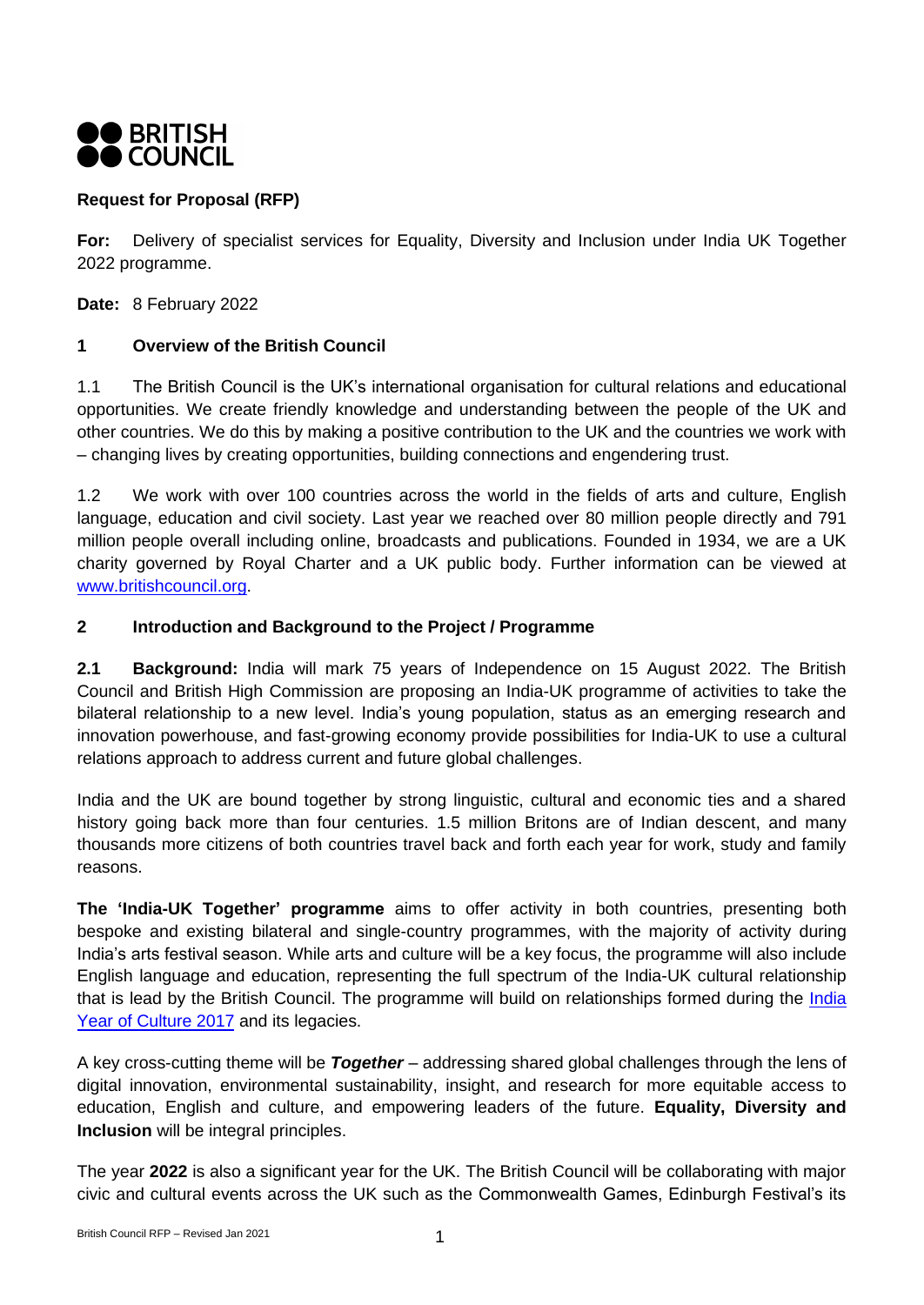75th anniversary, the BBCs centenary. We see potential to align season programmes with these moments taking place in the UK during this year.

**2.2 Objectives of India UK Together:** An India-UK programme to contribute to the events of the 75th anniversary of India's independence, offers positive opportunities to strengthen the bilateral relationship, building on existing strengths and challenging stereotypes around our complex, contested shared history, re-setting with a focus on the future. We will:

- Share UK arts, education and English with India; and Indian arts and education with the UK
- Develop skills and capacity for long-term collaboration in arts, English and education through co-creation and opening new market opportunities
- Strengthen cultural, diplomatic and trade relations through developing and expanding partnerships
- Influence perception change in line with our shared values, including equality, diversity, inclusion and environmental consciousness

British Council is seeking maximum alignment with Government of India, India High Commission in the UK and other cultural and educational organisations (including those of the large Indian diaspora in UK).

## **2.3 Types of programmes:**

#### **Under the arts the programme offers opportunities for:**

- sharing the rich arts and cultural heritage and geographic diversity of the UK including cities and regions in England, Scotland, Wales and Northern Ireland and India's metros and non-metros through innovative, new artistic works that have been co-created for touring (digital or hybrid)
- development of skills and capacity for long-term collaboration in the arts and opening new market opportunities
- strengthening cultural relations through co-creation, developing, and expanding partnerships
- mutual and equitable collaboration between emerging and established organizations, festivals and institutions in India and the UK to influence perception change around global challenges including equality, diversity, inclusion, and environmental consciousness
- projects across art-forms: theatre and dance, visual arts, new-media, music, film, architecture, design and fashion, literature, and inter-disciplinary arts
- 20 bilateral arts and culture projects have been selected from an open call for proposals. The season will run from September 2022 to March 2023 online and Covid-19 permitting face to face.
- The arts and culture programme has 4 curation themes under **Together:**
	- **Science, arts, and heritage in ties of change**
	- **Literature – India's linguistic diversity and opportunity of the UK**
	- **Creative economy working together**
	- **Arts Festivals and the enterprise economy**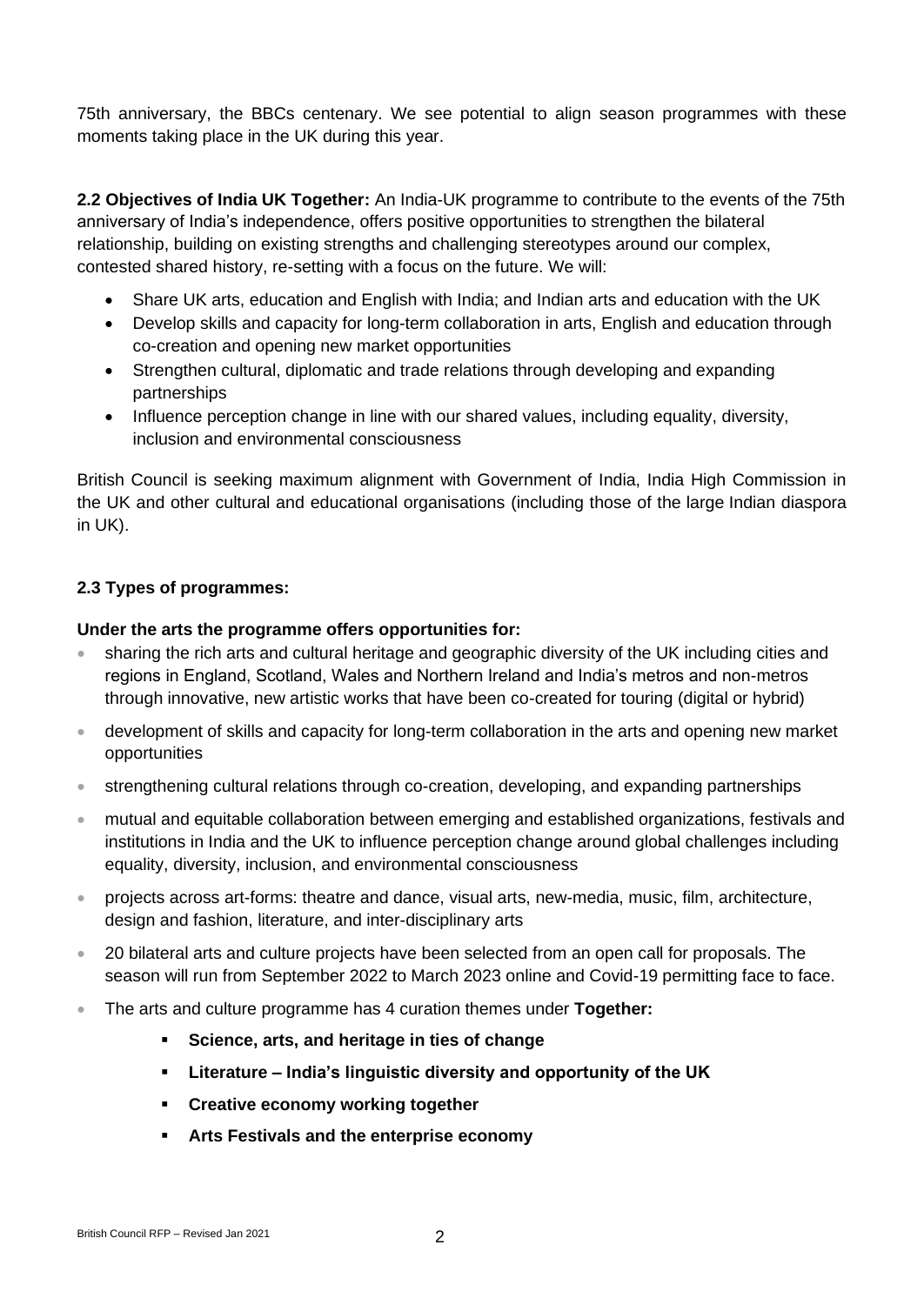## **Under English**

The overall programme being designed, celebrates a shared linguistic heritage between India and UK. This is supported by three strands with bespoke activities supporting overall aims and objectives.

- 1. **Shared heritage in literature**: this will focus on the contribution of and by Indian and UK writers to classical and contemporary literature and will include activities like 'meet the author' events, Inter-school collaborative story-writing projects, open access courses.
- 2. **Innovation for the future**: this will focus on digital innovations and opportunities through various resources and services. This strand will connect small and medium enterprises (SMEs) from the digital sector in the UK with the education sector in India and include events like mega melas, setting up online communities of practice and providing access to digital resources.
- 3. **Shared linguistic diversity:** this will focus on multilingualism. It will be supported with and include research into language learning in a multilingual world and will also include panels discussions.

Our primary audience will include English teachers and teacher educators, policymakers, academics and researchers from India and the UK. In addition, by establishing connections between future leaders, i.e. learners and teachers in the two countries, we will build effective cultural relations, provide opportunities especially for disadvantaged and marginalised girls and strengthen the pathway to international student mobility.

#### **2.4 Programme scale and model:**

British Council aims to reach an audience of 50 million through this programme, both digitally and in person. The programme would be delivered primarily through 20 partners who have received grants from us and also directly by the British Council. Seventy five percent of the programme would be delivered digitally while 25 percent would be conducted face-to-face. The programme activities would be spread out across the country, ranging from metro cities and state capitals to rural areas.

A Diversity Challenge Group, consisting of thought leaders and practitioners in India and the UK, has also been constituted to act as an advisor and critical friend for the programme on EDI aspects.

## **2.5 Equality Diversity and Inclusion**

British Council's work is based on building meaningful, enduring and respectful relationships across different cultures. We do this with a strong commitment to equality, diversity and inclusion (EDI). Our vision is to have a fair and inclusive organisational, based on consistently high standards and our values – open and committed, inclusive and expert, optimistic and bold. We want everyone coming into contact with us, off and online and regardless of reason, to feel respected, treated with dignity and to experience our stated commitment to EDI. We want alignment between what we say and what we do. Our aspiration is to make a meaningful contribution to international aspects of EDI for wider benefit. This will help nurture our shared humanity and interdependence, whilst acknowledging, appreciating and respecting distinctiveness. For more details, please read our **Equality Policy** and [Equality, Diversity and Inclusion Strategy](https://www.britishcouncil.org/sites/default/files/equality_diversity_inclusion_strategy_2021.pdf)

EDI is one of the core programming principles of the India UK Together programme. In order to embed and mainstream EDI into all aspects of programme delivery, we require the services of a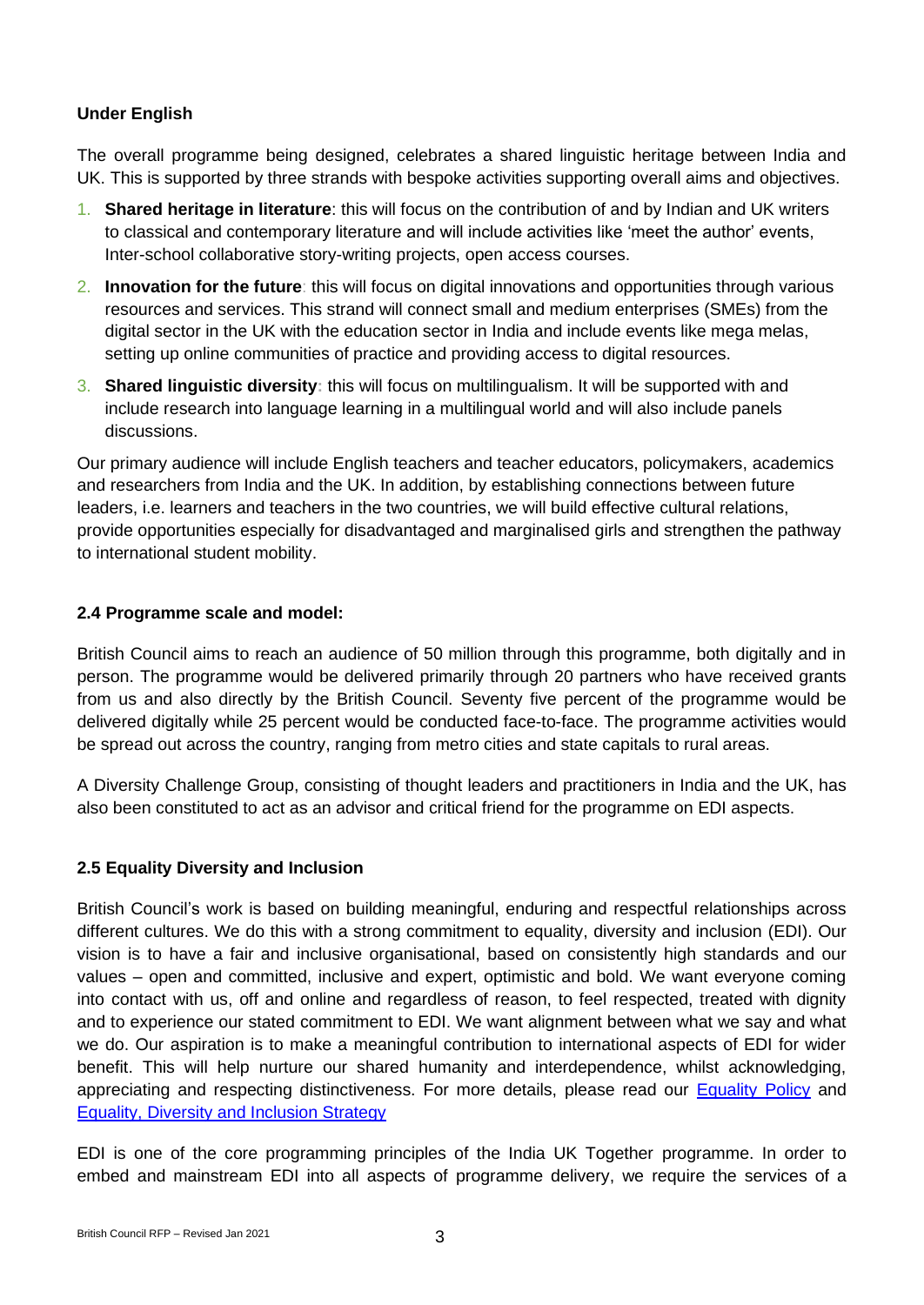specialist organisation, either in India or in the UK, who can work with the British Council and its partners to deliver the following scope of work.

# **3 Proposal Conditions and Contractual Requirements**

The purpose and scope of this RFP and supporting documents is to explain in further detail the requirements of the British Council and the process for submitting a proposal in response to this RFP ("**Proposal**").

This section of the RFP sets out the British Council's contracting requirements, general policy requirements, and the general conditions relating to this procurement process ("**Procurement Process**").

## **3.1 Contracting requirements**

3.1.1 Contracting authority: the British Council which includes any other companies and organisations that control or are controlled by the British Council from time to time (see: [http://www.britishcouncil.org/organisation/structure/status\)](http://www.britishcouncil.org/organisation/structure/status).

3.1.2 Delivery location for goods and/or services: India (Maharashtra, Goa, West Bengal, Karnataka, Gujarat and Delhi) and the UK

3.1.3 Duration: The Contract awarded will be for a duration of **14 months from March 2022 to May 2023**

3.1.4 Contractual terms: The British Council's contracting and commercial approach in respect of the required goods and/or services is set out at Annex ("**Contract**"). By submitting a Proposal, you are agreeing to be bound by the terms of this RFP and the Contract without further negotiation or amendment. Once the Contract is awarded, there will be no changes allowed to the Contract (except in accordance with the provisions of the Contract). Any clarification questions in relation to any aspect of this Procurement Process and the associated documentation should be submitted in accordance with the process set out in paragraph 12 (*Clarification Requests*). Only changes which relate to the correction of ambiguity or manifest error in relation to the terms of the Contract will be considered and, if necessary, the British Council may, when issuing its response to clarification questions, reissue Annex [1] to reflect such changes. Any proposed amendments received from a potential supplier as part of its Proposal shall entitle the British Council to reject that Proposal and to disqualify that potential supplier from this Procurement Process.

## **3.2 General Policy Requirements**

3.2.1 By submitting a Proposal, you confirm that you will, and that you will ensure that any consortium members and/or subcontractors will, comply with all applicable laws, codes of practice, statutory guidance and applicable British Council policies relevant to the goods and/or services being supplied. All relevant British Council policies that suppliers are expected to comply with can be found on the British Council website [\(https://www.britishcouncil.org/organisation/transparency/policies\)](https://www.britishcouncil.org/organisation/transparency/policies).

# **3.3 General Proposal conditions ("Proposal Conditions")**

3.3.1 Application of these Proposal Conditions – In participating in this Procurement Process and/or by submitting a Proposal it will be implied that you accept and will be bound by all the provisions of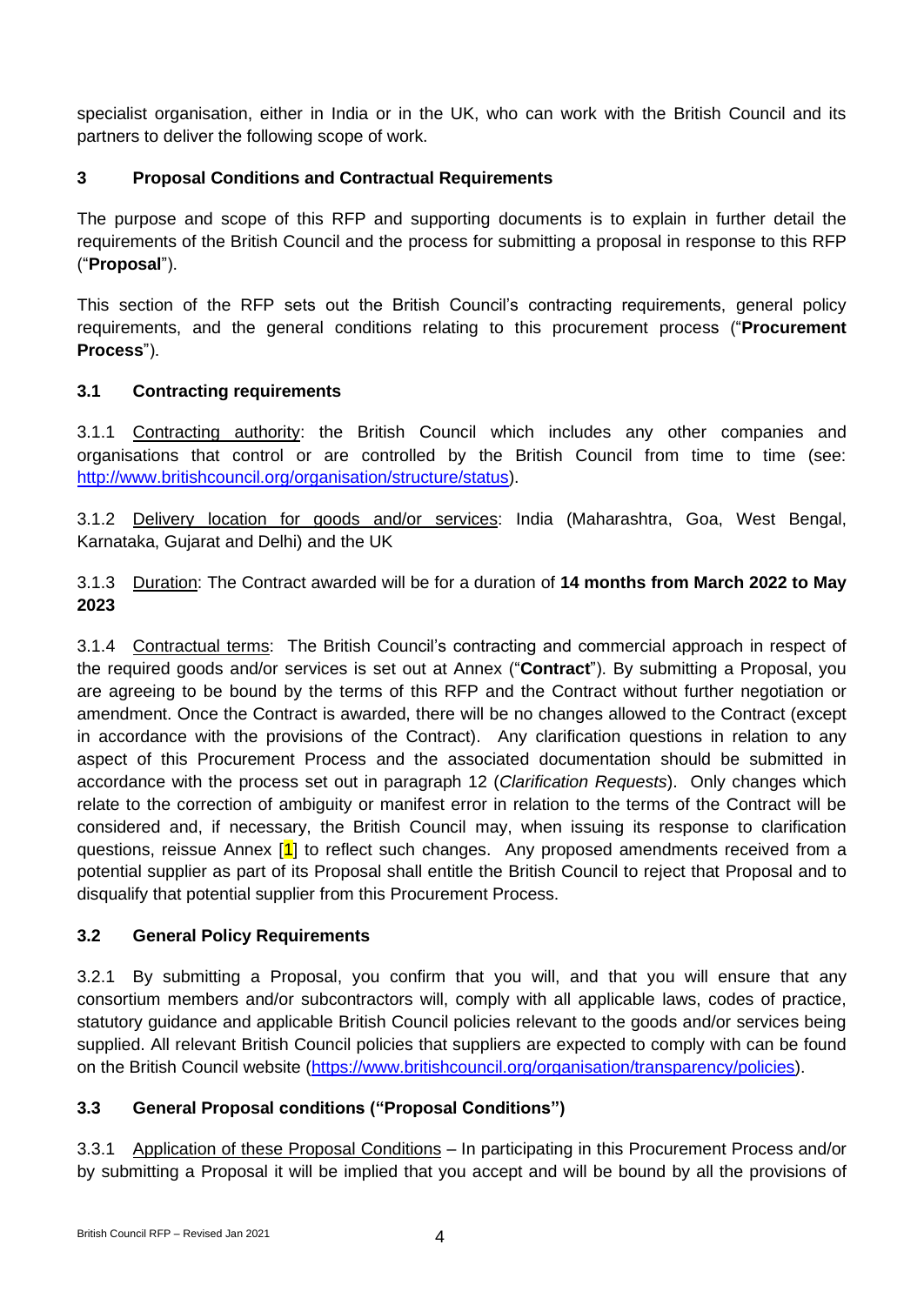this RFP and its Annexes. Accordingly, Proposals should be made on the basis of and strictly in accordance with the requirements of this RFP.

3.3.2 Third party verifications – Your Proposal is submitted on the basis that you consent to the British Council carrying out all necessary actions to verify the information that you have provided, and the analysis of your Proposal being undertaken by one or more third parties commissioned by the British Council for such purposes.

3.3.3 Information provided to potential suppliers – Information that is supplied as part of this Procurement Process is supplied in good faith. The information contained in the RFP and the supporting documents and in any related written or oral communication is believed to be correct at the time of issue. No liability (save for fraudulent misrepresentation) is accepted for its accuracy, adequacy or completeness and no warranty is given as such.

3.3.4 Potential suppliers to make their own enquires – You are responsible for analysing and reviewing all information provided to you as part of this Procurement Process and for forming your own opinions and seeking advice as you consider appropriate. The clarification process set out in paragraph 12 should be used for any queries in relation to this Procurement Process.

3.3.5 Amendments to the RFP – At any time prior to the Response Deadline, the British Council may amend the RFP and if appropriate, the Response Deadline shall, at the discretion of the British Council, be extended.

3.3.6 Compliance of Proposal – Any goods and/or services offered should be on the basis of and strictly in accordance with the RFP (including, without limitation, any specification of the British Council's requirements, these Proposal Conditions and the Contract) and all other documents and any clarifications or updates issued by the British Council as part of this Procurement Process.

3.3.7 Compliance with the terms of the Contract – The successful supplier must comply with the Contract as set out in Annex  $\left| \mathbf{1} \right|$  without any amendment (save as described in paragraph 3.1.4).

3.3.8 Format of Proposal - Proposals must comprise the relevant documents as detailed by the British Council in Annex [2] (Supplier Proposal) completed in accordance with relevant all instructions. Any documents requested by the British Council must be completed in full. It is important that you read the RFP carefully before completing and submitting your Proposal.

3.3.9 Modifications to Proposals once submitted – You may modify your Proposal prior to the Response Deadline by giving written notice to the British Council. Any modification should be clear and submitted as a completely new Proposal in accordance with Annex [2] (Supplier Proposal) and these Proposal Conditions.

3.3.10 Disqualification – If you breach these Proposal Conditions, if there are any errors, omissions or material adverse changes relating to any information supplied by you at any stage in this Procurement Process, if any other circumstances set out in this RFP, and/or in any supporting documents, entitling the British Council to reject a Proposal apply and/or if you or your appointed advisers attempt:

- to inappropriately influence this Procurement Process or fix or set the price for goods or services;
- to enter into an arrangement with any other party that such party shall refrain from submitting a Proposal;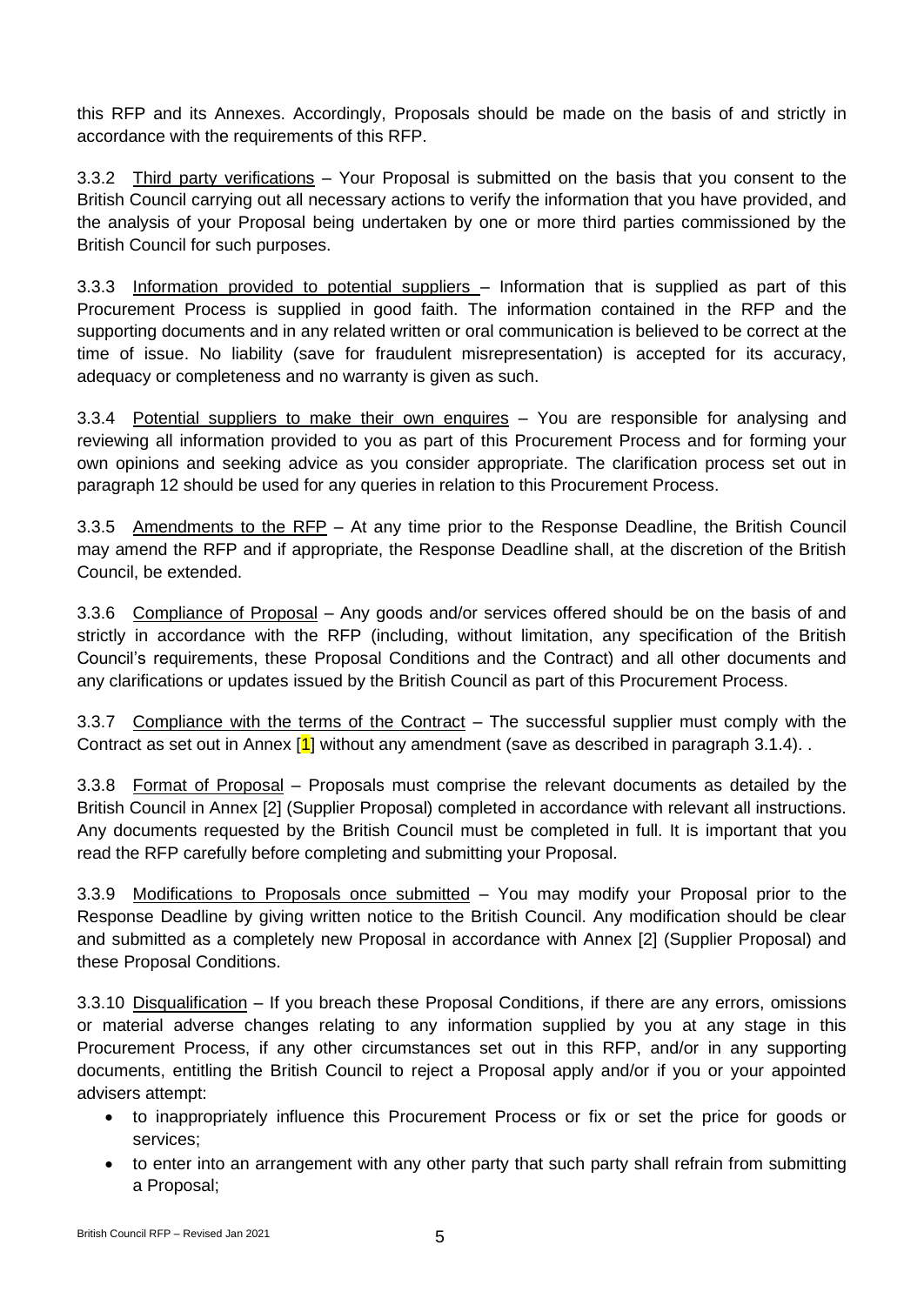- to enter into any arrangement with any other party (other than another party that forms part of your consortium bid or is your proposed sub-contractor) as to the prices submitted;
- to collude in any other way;
- to engage in direct or indirect bribery or canvassing by you or your appointed advisers in relation to this Procurement Process; or
- to obtain information from any of the employees, agents or advisors of the British Council concerning this Procurement Process (other than as set out in these Proposal Conditions) or from another potential supplier or another Proposal,

the British Council shall be entitled to reject your Proposal in full and to disqualify you from this Procurement Process. Subject to paragraph 3.3.1 below, by participating in this Procurement Process you accept that the British Council shall have no liability to a disqualified potential supplier in these circumstances.

3.3.11 Proposal costs – You are responsible for obtaining all information necessary for preparation of your Proposal and for all costs and expenses incurred in preparation of the Proposal. Subject paragraph 3.3.15, you accept by your participation in this Procurement Process, including without limitation the submission of a Proposal, that you will not be entitled to claim from the British Council any costs, expenses or liabilities that you may incur in submitting a Proposal irrespective of whether or not your Proposal is successful.

3.3.12 Rights to cancel or vary this Procurement Process - Nothing in this Procurement Process will bind the British Council to enter into any contractual or other arrangement with you or any other potential supplier. It is intended that the remainder of this Procurement Process will take place in accordance with the provisions of this RFP, but the British Council reserves the right to terminate, amend or vary (to include, without limitation, in relation to any timescales or deadlines) this Procurement Process by notice in writing. Subject to paragraph 3.3.15, the British will have no liability for any losses, costs or expenses you incur as a result of such actions.

3.3.13 Consortium Members and sub-contractors – It is your responsibility to ensure that any staff, consortium members, sub-contractors and advisers abide by these Proposal Conditions and the requirements of this RFP.

3.3.14 Liability – Nothing in these Proposal Conditions is intended to exclude or limit the liability of the British Council in relation to fraud or in other circumstances where the British Council's liability may not be limited under any applicable law.

# **4 Confidentiality and Information Governance**

4.1 All information supplied to you by the British Council, including this RFP and all other documents relating to this Procurement Process, either in writing or orally, must be treated in confidence and not disclosed to any third party (save to your professional advisers, consortium members and/or sub-contractors strictly for the purposes only of helping you to participate in this Procurement Process and/or prepare your Proposal) unless the information is already in the public domain or is required to be disclosed under any applicable laws.

4.2 You shall not disclose, copy or reproduce any of the information supplied to you as part of this Procurement Process other than for the purposes of preparing and submitting a Proposal. There must be no publicity by you regarding the Procurement Process or the future award of any contract unless the British Council has given express written consent to the relevant communication.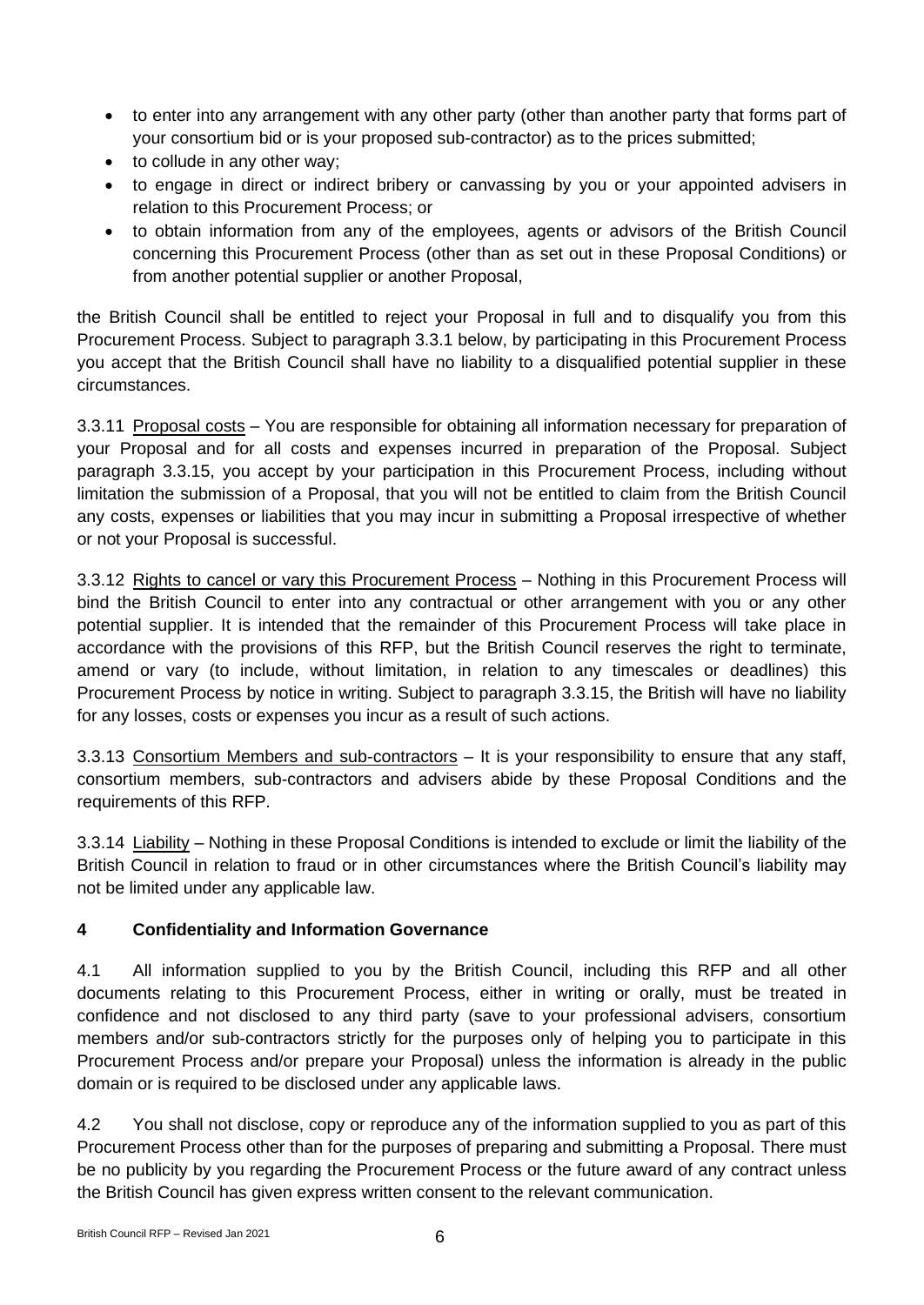4.3 The British Council reserves the right to disclose all documents relating to this Procurement Process, including without limitation your Proposal, to any employee, third party agent, adviser or other third party involved in the Procurement Process in support of, and/or in collaboration with, the British Council. The British Council further reserves the right to publish the Contract once awarded and/or disclose information in connection with supplier performance under the Contract in accordance with any public sector transparency policies (as referred to below). By participating in this Procurement Process, you agree to such disclosure and/or publication by the British Council in accordance with such rights reserved by it under this paragraph.

4.4 The Freedom of Information Act 2000 ("FOIA"), EU General Data Protection Regulation (GDPR) 2015, the Environmental Information Regulations 2004 ("EIR"), and public sector transparency policies apply to the British Council (together the "**Disclosure Obligations**").

4.5 You should be aware of the British Council's obligations and responsibilities under the Disclosure Obligations to disclose information held by the British Council. Information provided by you in connection with this Procurement Process, or with any contract that may be awarded as a result of this exercise, may therefore have to be disclosed by the British Council under the Disclosure Obligations, unless the British Council decides that one of the statutory exemptions under the FOIA or the EIR applies.

## **5 Proposal Validity**

5.1 Your Proposal must remain open for acceptance by the British Council for a period of thirty days from the Response Deadline. A Proposal not valid for this period may be rejected by the British Council.

## **6 Payment and Invoicing**

6.1 The British Council will pay correctly addressed and undisputed invoices within 30 days in accordance with the requirements of the Contract. Suppliers to the British Council must ensure comparable payment provisions apply to the payment of their sub-contractors and the sub-contractors of their sub-contractors. General requirements for an invoice for the British Council include:

- A description of the good/services supplied is included.
- The British Council Purchase Order number is included.
- It is sent electronically via email in PDF format to the British Council representative or by post to: The British Council, 17, KG Marg, Atul Grove Road, Janpath, Connaught Place, New Delhi, Delhi 110001

## **7 Specification**

## 7.1 **Objectives of this assignment:**

- To provide expert advice and services on mainstreaming EDI into the India UK Together programme planning, delivery and evaluation as per the local contexts (India and the UK).
- To build capacities of partners and the British Council project teams on aspects that include but is not limited to accessible tools and content, inclusive language in audio visual communications etc.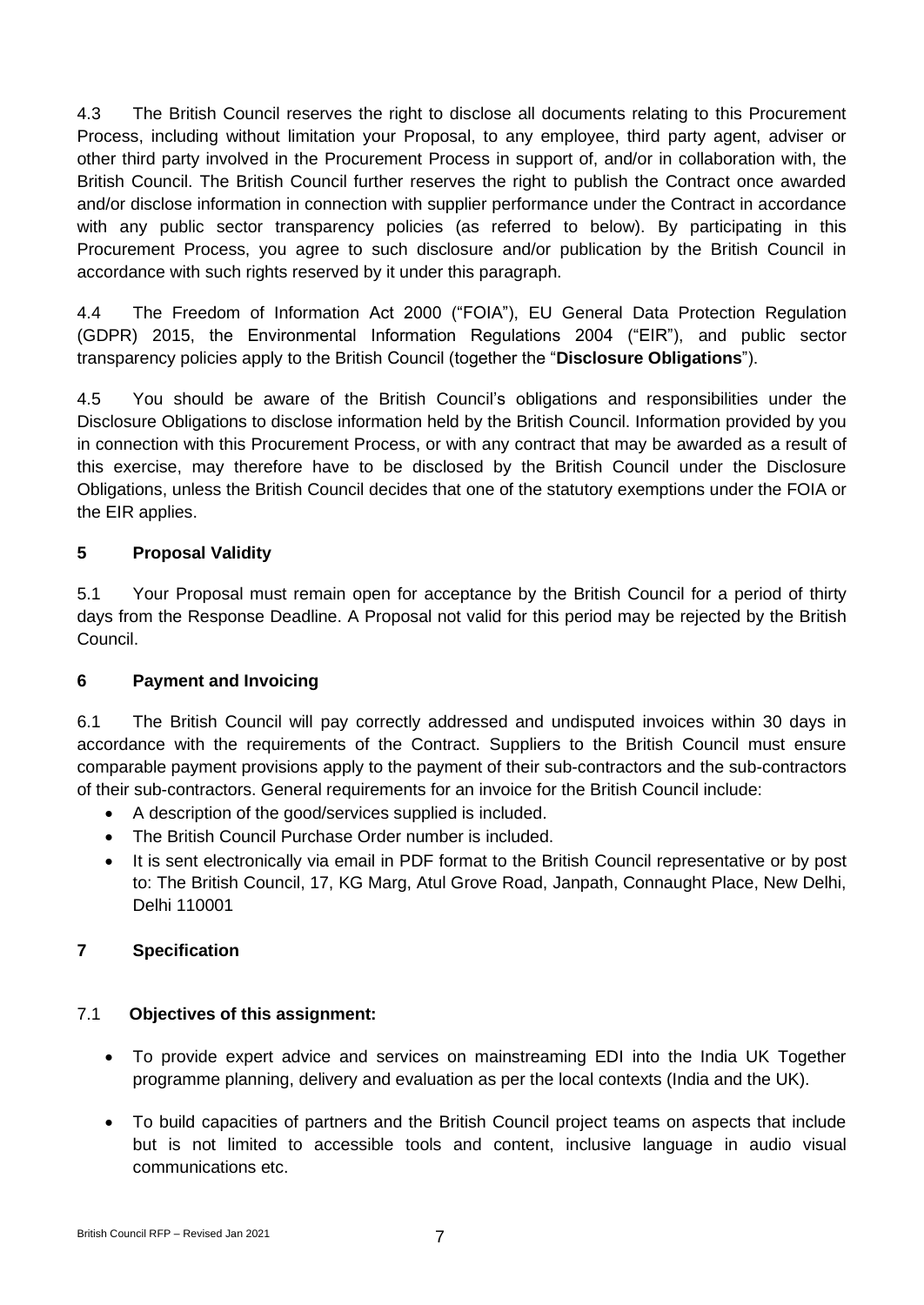• To track and document progress, identify gaps and best practices in mainstreaming EDI into the programme.

# 7.3 **Output & Deliverables**:

#### 7.3.1 **At inception phase (March – July 2022)**

- Conduct an assessment of the planned programmes in the Arts, English and education, from an EDI perspective and produce recommendations for mainstreaming EDI in the delivery of projects, activities and events. This should include a framework for delivering EDI face to face and digitally
- Deliver at least three workshops for the British Council and Season partners in India and the UK on best practices in EDI for different kinds of audiences and access needs around the identified EDI themes of the British Council.
- Support partners in adapting best practice to their contexts and delivery plan.
- Establish and trial an online helpdesk for ongoing support to the partners and participants
- Facilitate the creation, development, adaptation of accessible content, as follows:
	- o Translation of online articles, reports and similar types of content into Indian languages and Welsh as required. The languages will be identified in consultation with partners.
	- $\circ$  Support partners in use of inclusive language and audio visual communication through periodic workshops
	- $\circ$  At least two workshops for British Council teams on use of inclusive language and audio visual communication
- Referring to existing British Council guidelines and resources, create how-to guides on identification of accessible venues and conducting EDI risk assessments and orient partners on their use.
- Develop a list of suppliers, including but not limited to translators, sign language interpreters (for use in India and the UK as per need), wheelchair providers, touch tour organisers, captioning etc. This would be uploaded on the India UK Together website (under construction).

## 7.3.2 **At implementation phase (August 2022 – March 2023)**

- Working with the British Council marketing and communications team to align with the British Council EDI brand guidelines for use at events, both face-to-face and digital spaces. Orient partners to these brand guidelines and support in aligning project communications and branding for all activities and events.
- For events conducted by the British Council, undertake risk assessment for face-to-face and / or digital spaces.
- Train partners on the use of accessibility tools and hand hold them through the delivery of the same. If necessary, deliver the same for agreed projects, activities and/or events
- Implement a smoothly functioning online help desk for partners and participants to enable them contact with any EDI related queries, challenges and any other issues. This should integrate the learning from the trial that would be conducted during the inception phase.
- Participate in review meetings and deliver specific EDI sessions for partners based on their needs, queries and feedbacks and also sense check progress, gaps etc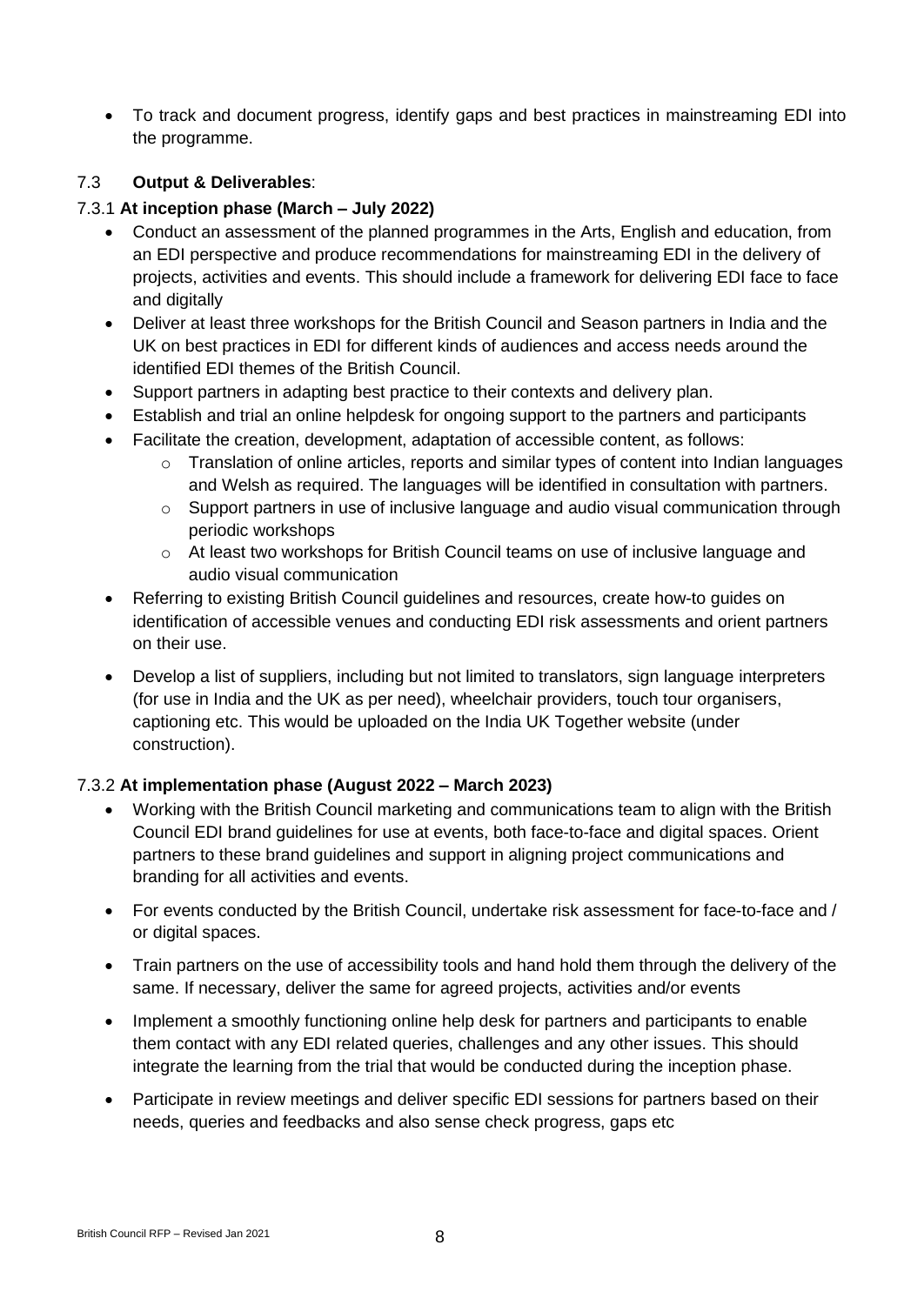• Prepare documents (e.g. Visitor Notes) for use by participants to highlight issues of accessibility, cultural norms and values and their relationship / relevance to the life of the project / programme

# 7.3.3. **End of project phase: (April-May 2023)**

- Develop a reporting template that partners can use to capture and report on adaptations and examples of EDI in project activities, and orient them on how to use it.
- Use data collected by partners and directly by the EDI specialist to produce a report and powerpoint that documents the whole process of how EDI was mainstreamed into the India UK Together which will become a part of the overall programme report.

## 7.4 **Key working relationships:**

- India UK Together project teams
- British Council marketing and communications teams in India and the UK
- Monitoring and evaluation consultant
- British Council logistics team

# **8 Mandatory Requirements / Constraints**

8.1 As part of your Proposal, you must confirm that you meet the mandatory requirements / constraints, if any, as set out in the British Council's specification forming part of this RFP. Failure to comply with any mandatory requirements or constraints shall entitle the British Council to reject a Proposal.

## **9 Key background documents**

9.1 Further relevant background documents / information may be provided to potential suppliers as an Annex to this RFP and/or by way of the issue of additional documents / links to additional information / documents. Please view list of Annexes at the end of this document.

## **10 Timescales**

10.1 Subject to any changes notified to potential suppliers by the British Council in accordance with the Proposal Conditions, the intended timescales applicable to this Procurement Process are:

| RFP issued to bidding suppliers                              | 8 Feb 2022        |
|--------------------------------------------------------------|-------------------|
| Deadline for clarification questions (contact details below) | 16 Feb 2022       |
| British Council to respond to clarification questions        | 18 Feb 2022       |
| Deadline for submission of Proposals by potential suppliers  | 22 Feb 2022       |
|                                                              | $(00:00$ GMT)     |
| Shortlisting and clarification discussions                   | 23 Feb-2 Mar 2022 |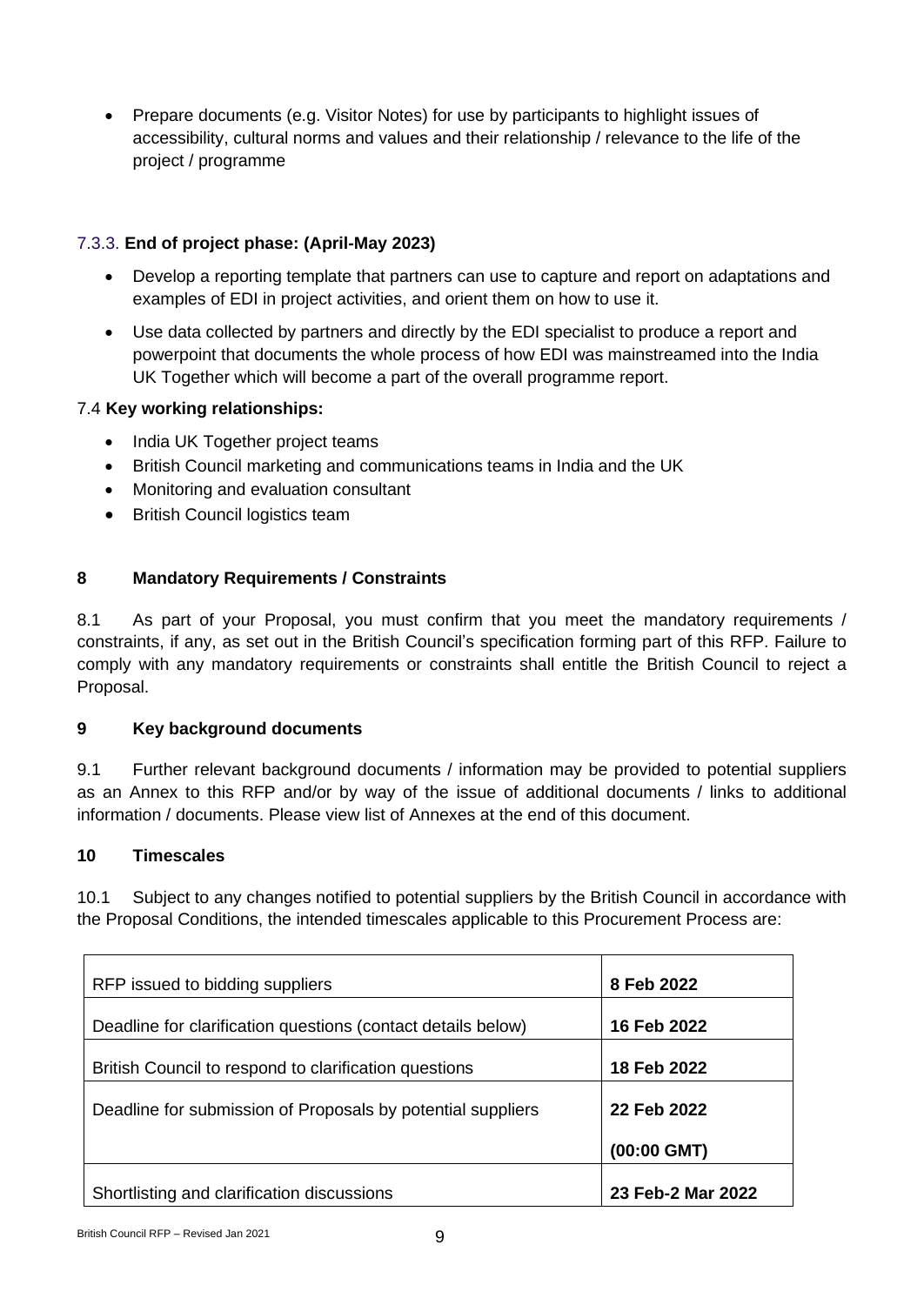| <b>Final Decision</b>              | 1 Mar 2022      |
|------------------------------------|-----------------|
| Due diligence and contract signing | 2-15 March 2022 |

#### **11 Instructions for Responding**

11.1 The documents that must be submitted to form your Proposal are listed at Part [2] (Submission Checklist) of Annex [2] (Supplier Proposal) to this RFP. All documents required as part of your Proposal should be submitted to [Khyati.ved@britishcouncil.org](mailto:Khyati.ved@britishcouncil.org) and cc to [india.procurement@britishcouncil.org](mailto:india.procurement@britishcouncil.org) by the Response Deadline, as set out in the Timescales section of this RFP.

11.2 The following requirements should be complied with when submitting your Proposal in response to this RFP:

- Please ensure that you send your submission in good time to prevent issues with technology late Proposals may be rejected by the British Council.
- Do not submit any additional supporting documentation with your Proposal except where specifically requested to do so. PDF, JPG, PPT, Word and Excel formats can be used for any additional supporting documentation (other formats should not be used without the prior written approval of the British Council).
- All attachments/supporting documentation should be provided separately to your main Proposal document, clearly labelled and cross-referenced to the Proposal as relevant.
- If you submit a generic policy / document, you must indicate the page and paragraph reference that is relevant to a particular part of your Proposal.
- Unless otherwise stated as part of this RFP or its Annexes, all Proposals should be in the format of the relevant British Council requirement with your response to that requirement inserted underneath.
- Where supporting evidence is requested as 'or equivalent' you must demonstrate such equivalence as part of your Proposal.
- Any deliberate alteration of a British Council requirement as part of your Proposal will invalidate your Proposal to that requirement and for evaluation purposes you shall be deemed not to have responded to that requirement.
- Responses should be concise, unambiguous, and should directly address the requirement stated.
- Your Proposal to the RFP requirements and pricing will be incorporated into the Contract, as appropriate.

## **12 Clarification Requests**

12.1 All clarification requests should be submitted to [Khyati.ved@britishcouncil.org](mailto:Khyati.ved@britishcouncil.org) and cc to [india.procurement@britishcouncil.org](mailto:india.procurement@britishcouncil.org) by the Clarification Deadline, as set out in the Timescales section of this RFP. The British Council is under no obligation to respond to clarification requests and will respond if the question is appropriate and received before the Clarification Deadline.

12.2 Any clarification requests should clearly reference the appropriate paragraph in the RFP documentation and, to the extent possible, should be aggregated rather than sent individually.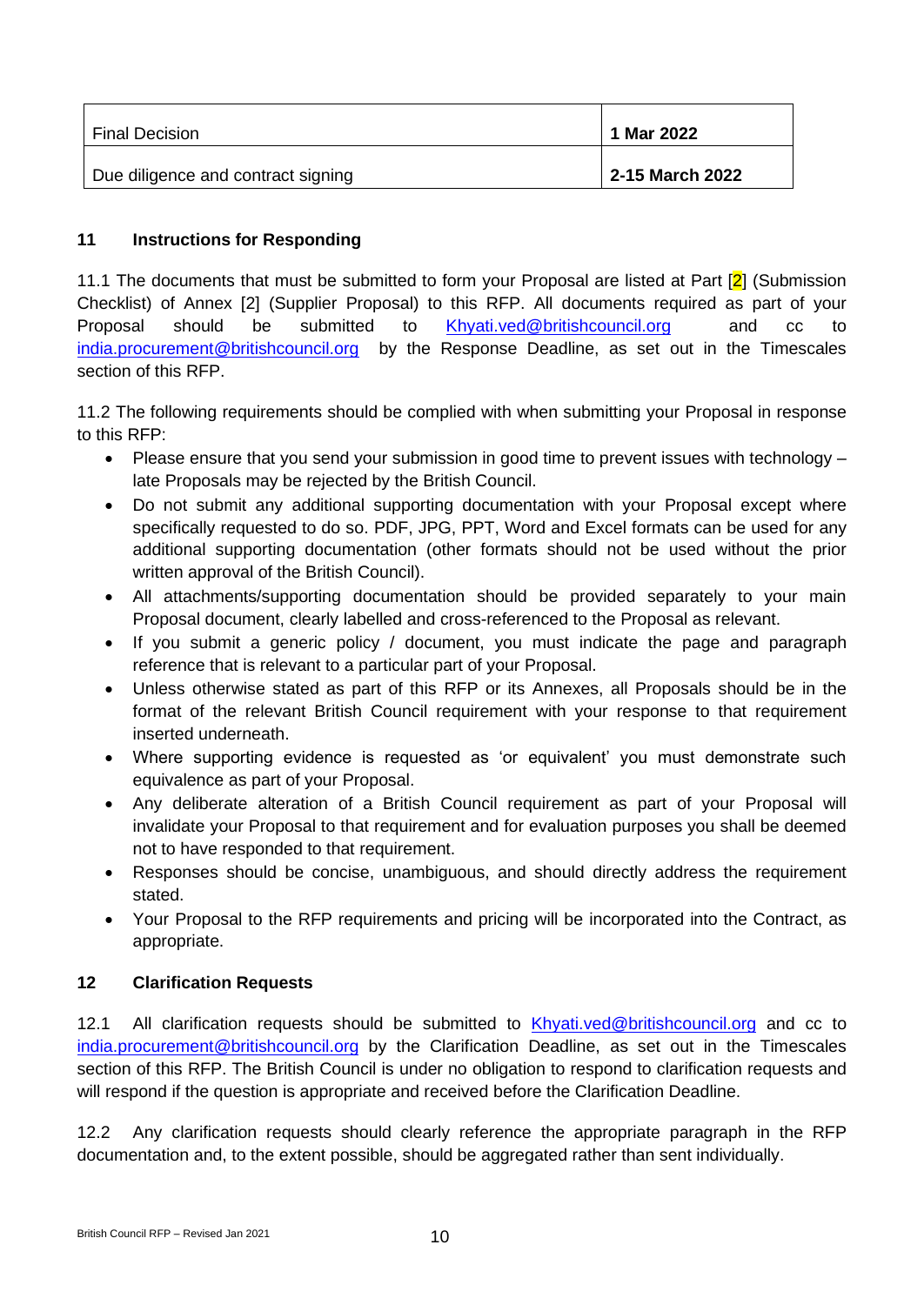12.3 The British Council reserves the right to issue any clarification request made by you, and the response, to all potential suppliers unless you expressly require it to be kept confidential at the time the request is made. If the British Council considers the contents of the request not to be confidential, it will inform you and you will have the opportunity to withdraw the clarification query prior to the British Council responding to all potential suppliers.

12.4 The British Council may at any time request further information from potential suppliers to verify or clarify any aspects of their Proposal or other information they may have provided. Should you not provide supplementary information or clarifications to the British Council by any deadline notified to you, your Proposal may be rejected in full and you may be disqualified from this Procurement Process.

## **13 Evaluation Criteria**

13.1 You will have your Proposal evaluated as set out below:

**Stage 1:** Proposals will be checked to ensure that they have been completed correctly and all necessary information has been provided. Responses correctly completed with all relevant information being provided and all mandatory requirements as outlined in Section 8 met will proceed to Stage 2. Any Proposal not correctly completed in accordance with the requirements of this RFP and/or containing omissions may be rejected at this point. Where a Proposal is rejected at this point it will automatically be disqualified and will not be further evaluated.

↓

**Stage 2:** If a bidder succeeds in passing Stages 1 of the evaluation, then it will have its Proposal evaluated in accordance with the evaluation methodology set out below.

13.2 Award Criteria – Responses from potential suppliers will be assessed to determine the most economically advantages proposal using the following criteria and weightings and will be assessed entirely on your response submitted:

| <b>Criteria</b>                 | Weighting |
|---------------------------------|-----------|
| <b>Quality and social Value</b> | 25%       |
| Methodology and Approach        | 40%       |
| Commercials                     | 35%       |

13.3 Scoring Model - Proposals will be subject to an initial review at the start of Stage 2 of the evaluation process. Any Proposals not meeting mandatory requirements or constraints (if any) will be rejected in full at this point and will not be assessed or scored further. Proposals not so rejected will be scored by an evaluation panel appointed by the British Council for all criteria other than Commercial using the following scoring model:

| <b>Excellent</b> – Overall the response demonstrates that the bidder meets all areas of                                                                                 |
|-------------------------------------------------------------------------------------------------------------------------------------------------------------------------|
|                                                                                                                                                                         |
| the requirement and provides all of the areas evidence requested in the level of                                                                                        |
| detail requested. This, therefore, is a detailed excellent response that meets all<br>aspects of the requirement leaving no ambiguity as to whether the bidder can meet |
|                                                                                                                                                                         |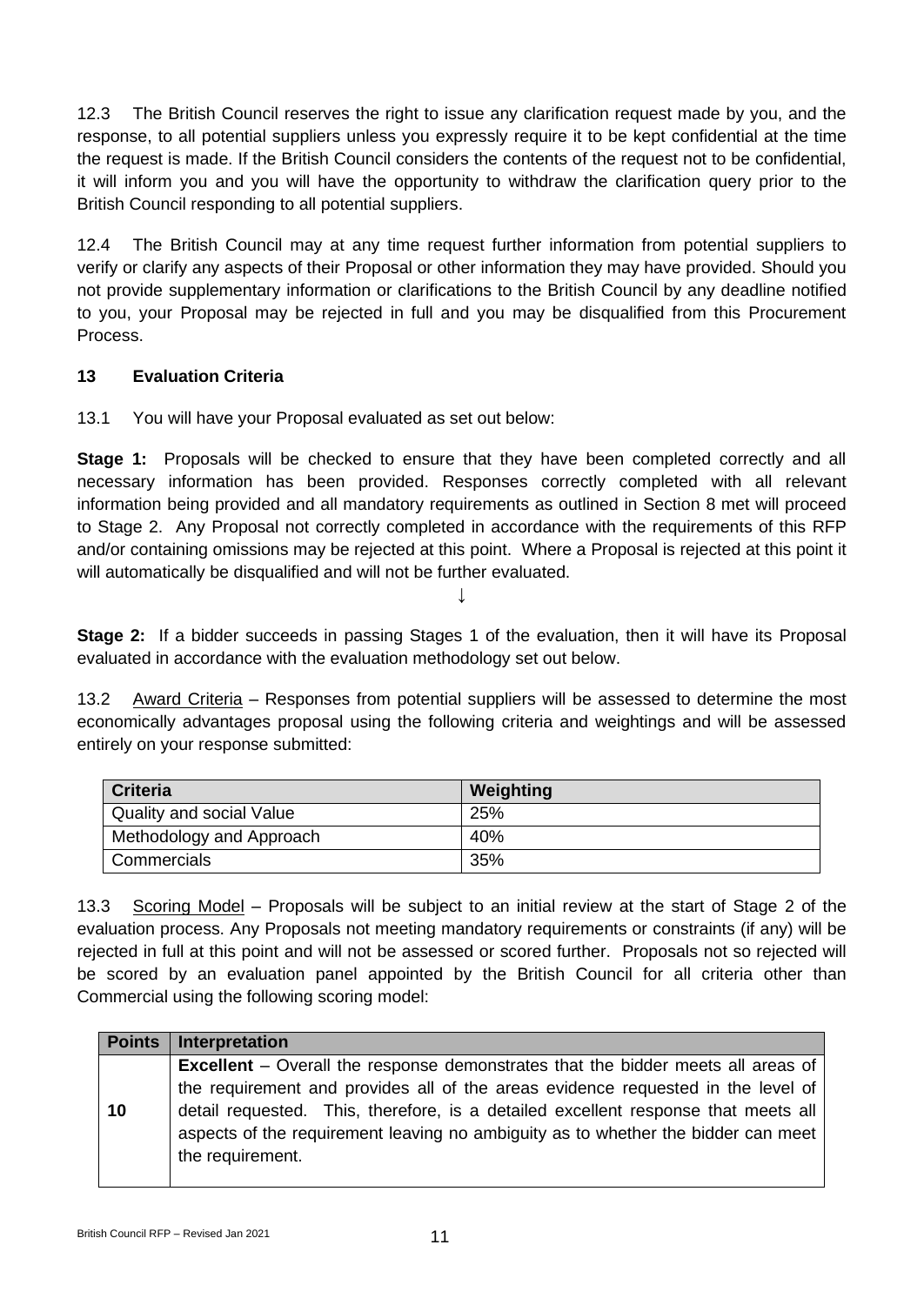|   | Good – Overall the response demonstrates that the bidder meets all areas of the<br>requirement and provides all of the areas of evidence requested but contains some<br>trivial omissions in relation to the level of detail requested in terms of either the<br>response or the evidence. This, therefore, is a good response that meets all aspects<br>of the requirement with only a trivial level ambiguity due the bidder's failure to<br>provide all information at the level of detail requested. |
|---|----------------------------------------------------------------------------------------------------------------------------------------------------------------------------------------------------------------------------------------------------------------------------------------------------------------------------------------------------------------------------------------------------------------------------------------------------------------------------------------------------------|
| 5 | <b>Adequate</b> – Overall the response demonstrates that the bidder meets all areas of<br>the requirement, but not all the areas of evidence requested have been provided.<br>This, therefore, is an adequate response, but with some limited ambiguity as to<br>whether the bidder can meet the requirement due to the bidder's failure to provide<br>all the evidence requested.                                                                                                                       |
| 3 | <b>Poor</b> – The response does not demonstrate that the bidder meets the requirement<br>in one or more areas. This, therefore, is a poor response with significant ambiguity<br>as to whether the bidder can meet the requirement due to the failure by the bidder to<br>show that it meets one or more areas of the requirement.                                                                                                                                                                       |
| 0 | <b>Unacceptable</b> – The response is non-compliant with the requirements of the RFP<br>and/or no response has been provided.                                                                                                                                                                                                                                                                                                                                                                            |

13.4 Commercial Evaluation – Your "Overall Price" (as calculated in accordance with requirements of Annex [4] (Pricing Approach) for the goods and/or services will be evaluated by the evaluation panel for the purposes of the commercial evaluation, further information on this approach may be available in Annex 3. In the event that any prices are expressed as being subject to any pricing assumptions, qualifications or indexation not provided for by the British Council as part of the pricing approach, the British Council may reject the full Proposal at this point. The British Council may also reject any Proposal where the Overall Price for the goods and/or services is considered by the British Council to be abnormally low following the relevant processes set out under the procurement rules. A maximum offer score of 10 will be awarded to the Proposal offering the lowest "Overall Price". Other Proposals will be awarded a mark by application of the following formula: (Lowest Overall Price/Overall Price being evaluated) x 10 (rounded to two decimal places) = commercial score.

13.5 Moderation and application of weightings – The evaluation panel appointed for this Procurement Process will meet to agree and moderate scores for each award criteria. Final scores in terms of a percentage of the overall Proposal score will be obtained by applying the relevant weighting factors set out as part of the award criteria table above. The percentage scores for each award criteria will be amalgamated to give a percentage score out of 100.

13.6 The Winning Proposal(s) - When applying the above evaluation methodology, which is also supported by any required verification evidence (to include, without limitation, any updated information) obtained by the Authority relating to any self-certification or other requirements referred to at any time in this Procurement Process.

## **List of Annexes forming part of this RFP (issued as separate documents):**

## **Annex 1 – Terms and Conditions Framework Agreement**